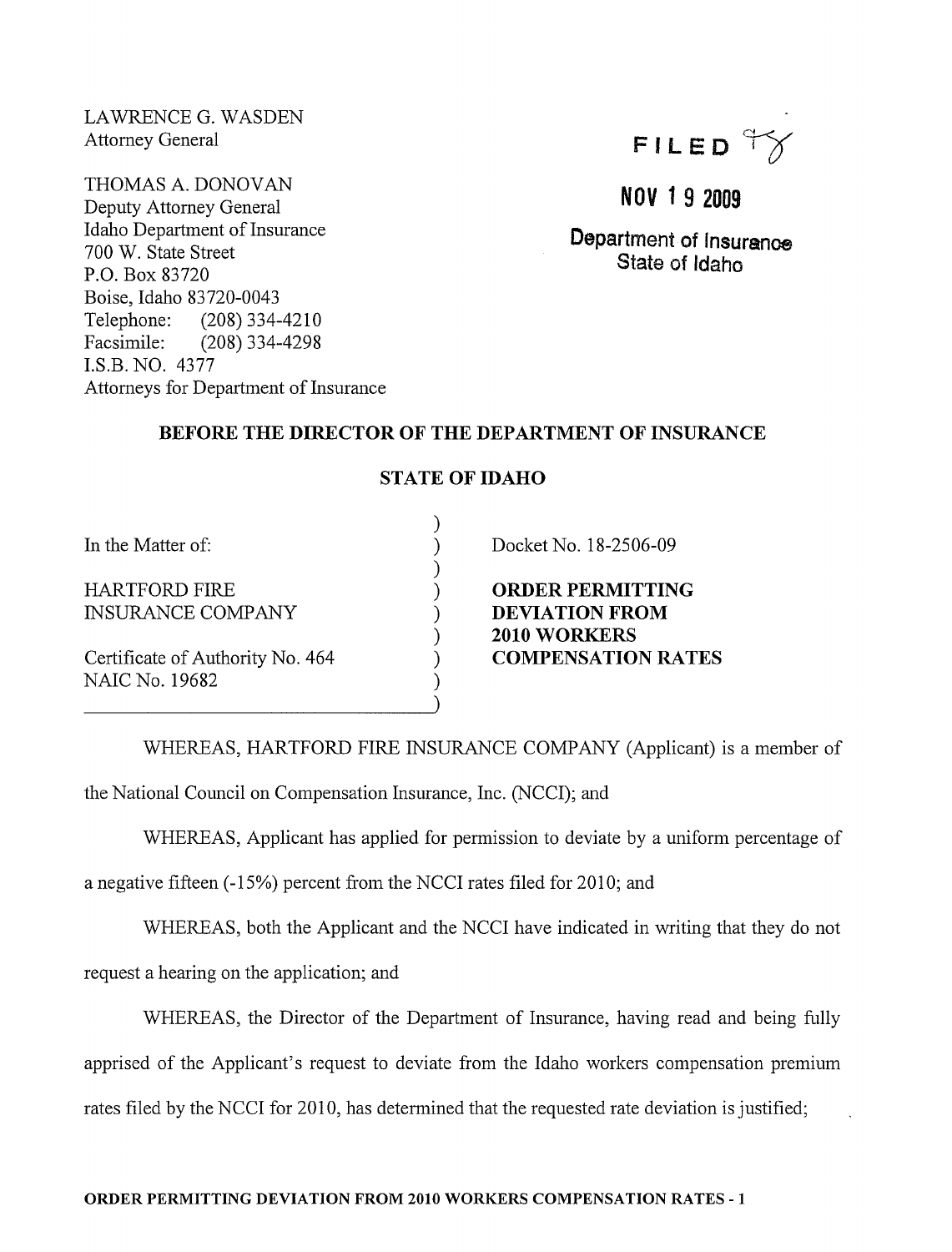NOW, THEREFORE, IT IS HEREBY ORDERED that, pursuant to Idaho Code § 41- 1614, the Applicant's request for a uniform percentage deviation of a negative fifteen (-15%) percent from the workers compensation rates filed by the NCCI for 2010, exclusive of terrorism rates, is GRANTED. This deviation from the Idaho workers compensation premium rates filed by the NCCI for 2010 shall take effect January 1,2010, and shall remain in effect for one year from that date unless terminated sooner with the approval of the Director.

DATED this  $\sqrt{q} \frac{H}{\text{day of November 2009}}$ .

Director

## **NOTIFICATION OF RIGHTS**

This is a final order of the agency. Any party may file a motion for reconsideration of this final order within fourteen (14) days of the service date of this order. The agency will dispose of the petition for reconsideration within twenty-one (21) days of its receipt, or the petition will be considered denied by operation of law. See Section 67-5246(4), Idaho Code.

Pursuant to Sections 67-5270 and 67-5272, Idaho code, any party aggrieved by this final order or orders previously issued in this case may appeal this final order and all previously issued orders in this case to district court by filing a petition in the district court of the county in which:

- 1. A hearing was held
- ii. The final agency action was taken,
- iii. The party seeking review of the order resides, or operates its principal place of business